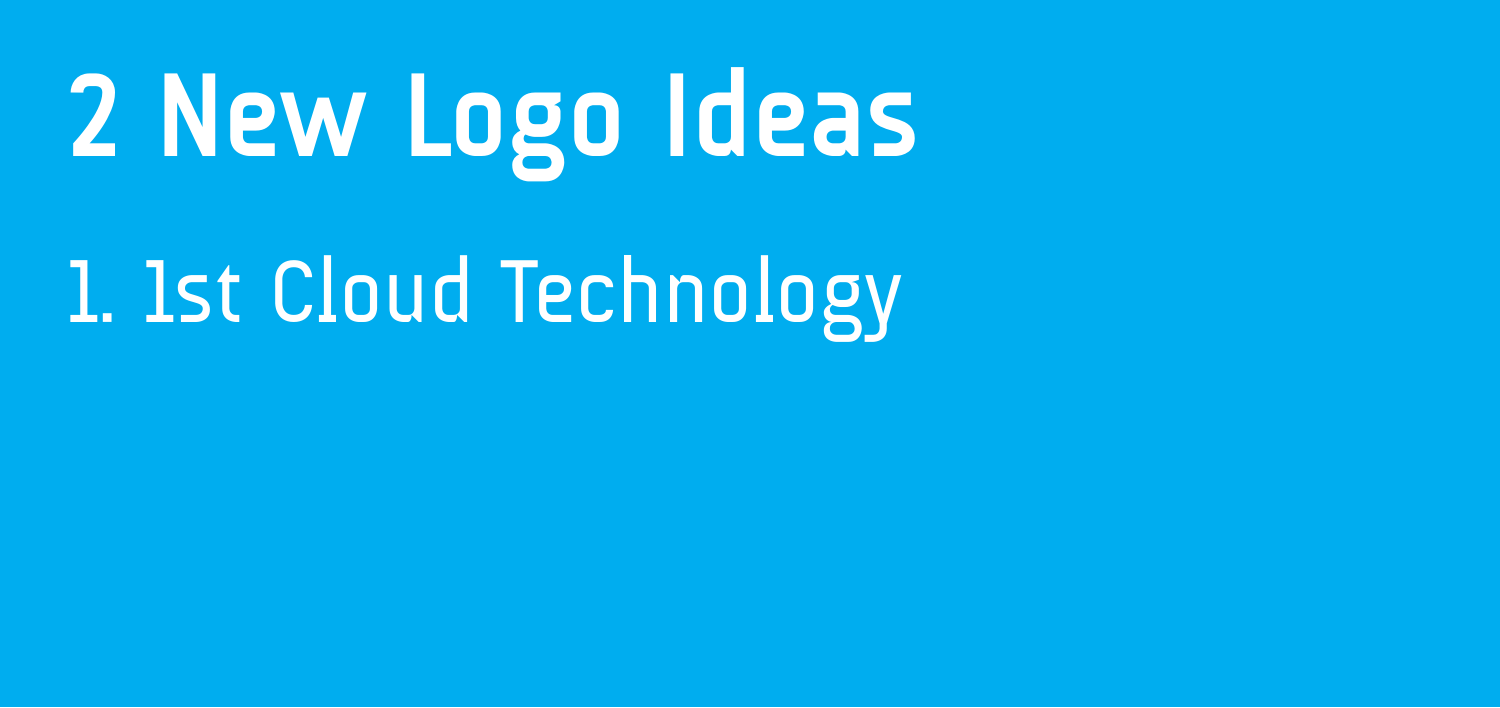### Original Logo...

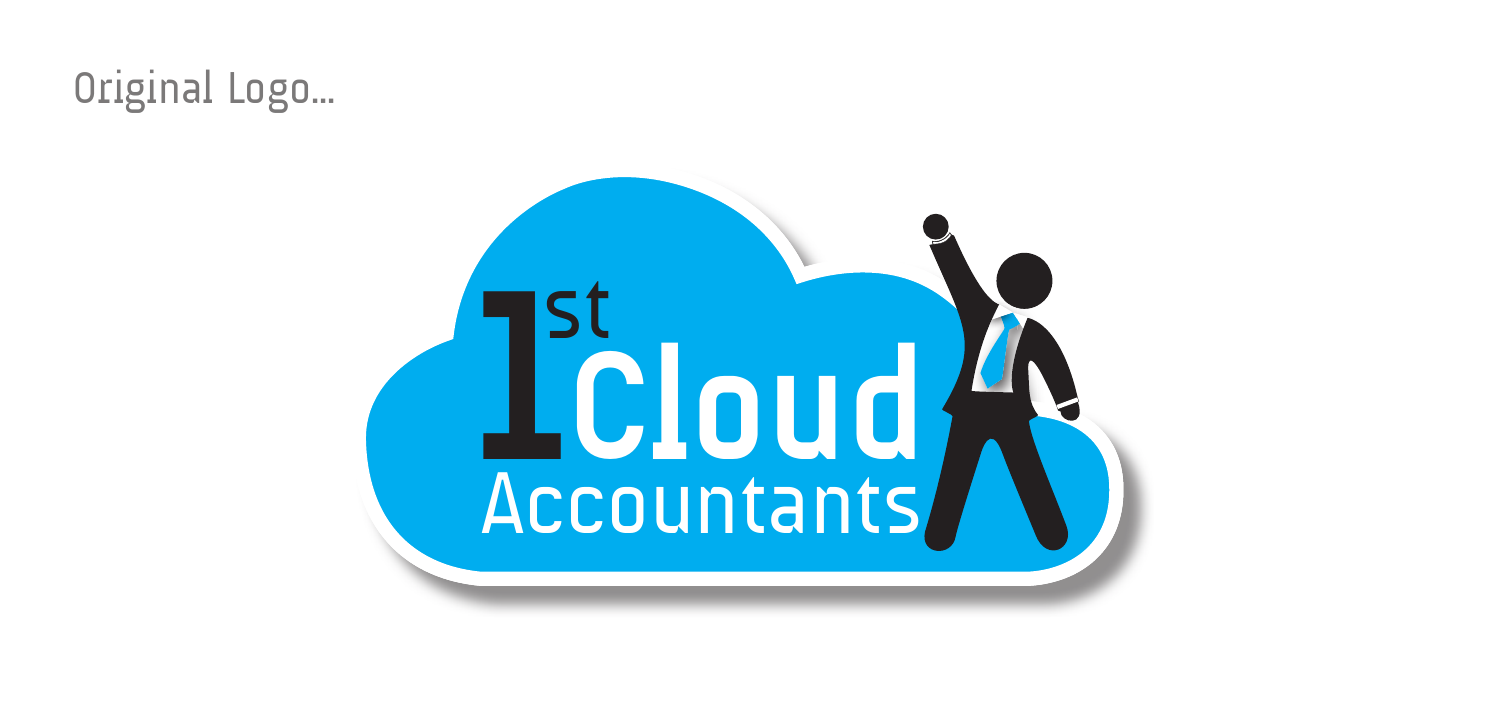### 1. 1st Cloud Technology (Idea 1)...

\* 50% Opacity on Cyan in cloud

\* I have just made a row of icons I think you might like along the bottom....

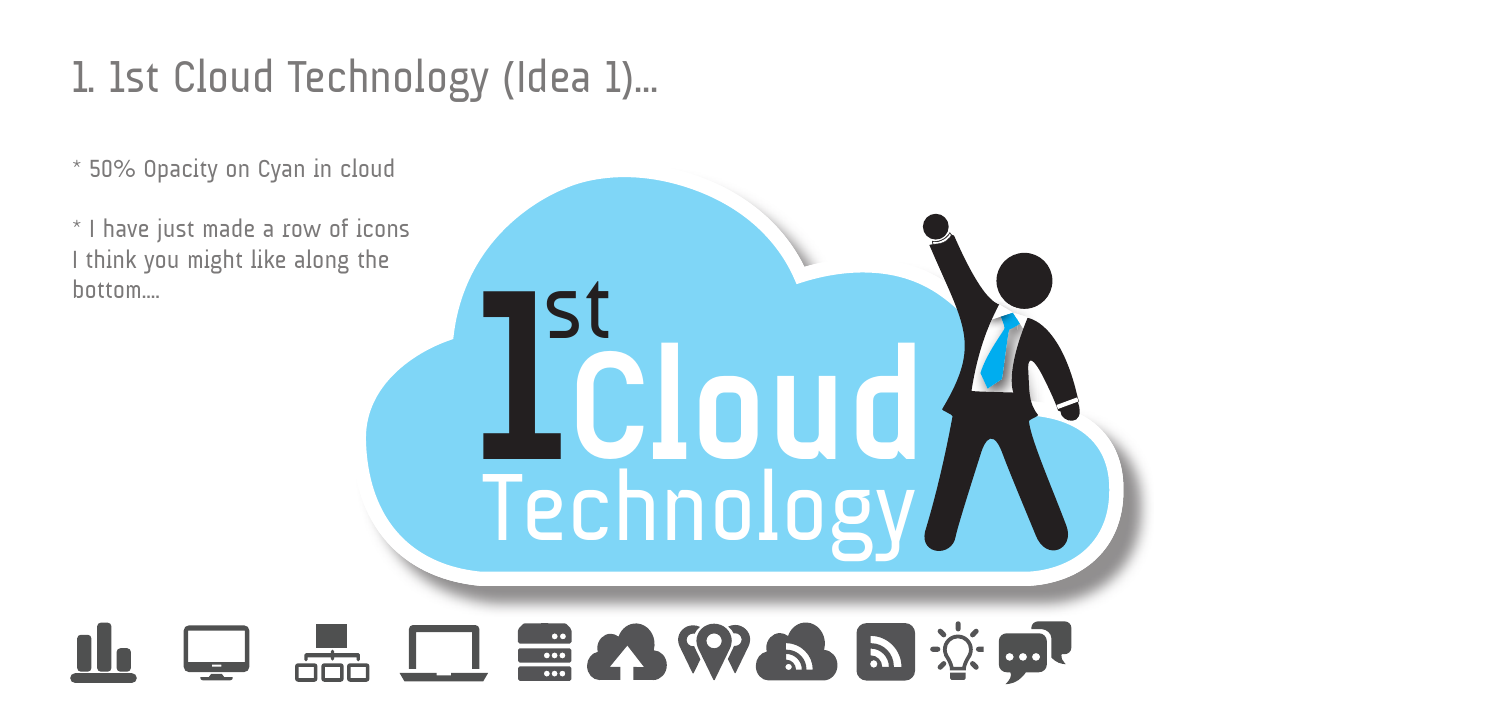### 1. 1st Cloud Technology (Idea 2)...

\* 50% Opacity on Cyan in cloud

- \* Moved the text up to make room...
- \* Added some of the icons...

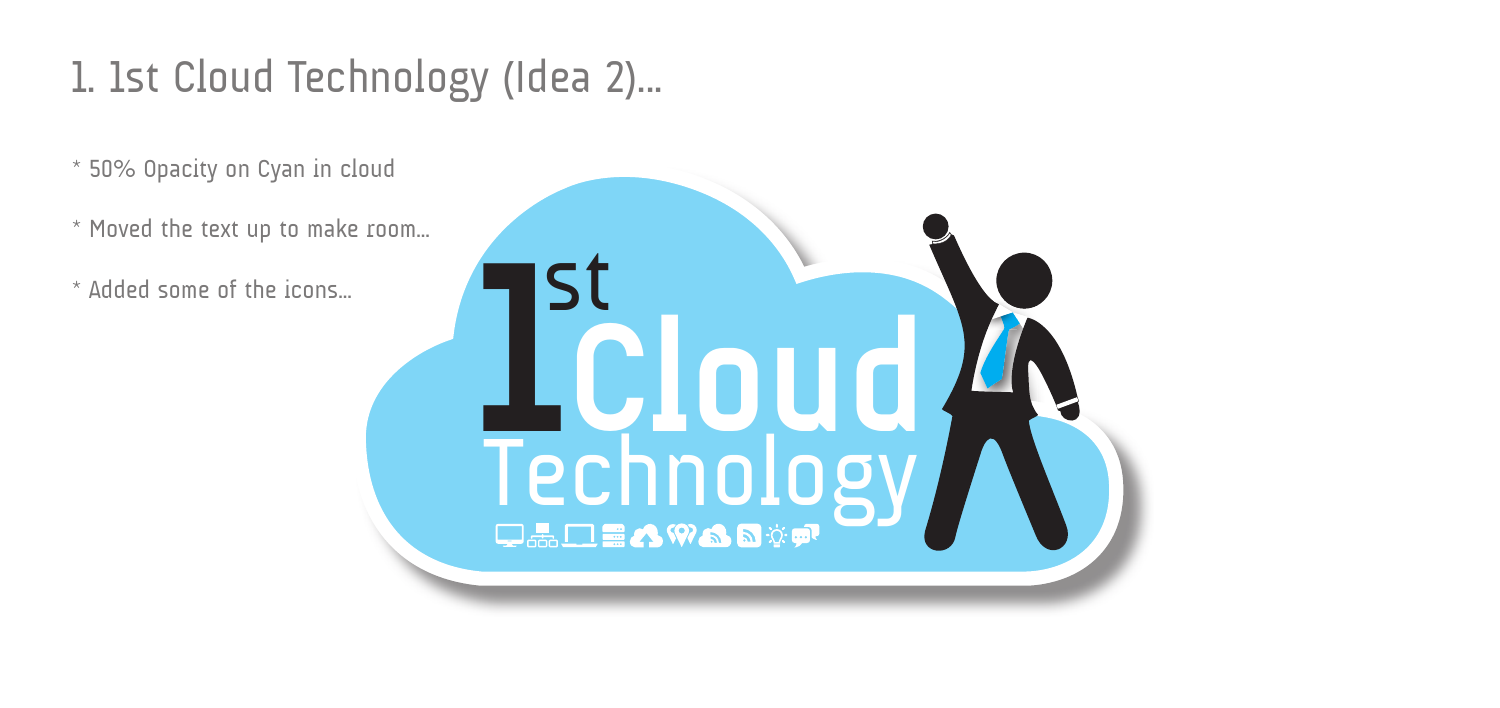### 1. 1st Cloud Technology (Idea 2)...

\* 50% Opacity on Cyan in cloud

\* Cut down on number of icons along the bottom

add a couple 'faint' in the cloud.

\* I could align the icons exact width of each letter (underneath) in the word 'Technology'?

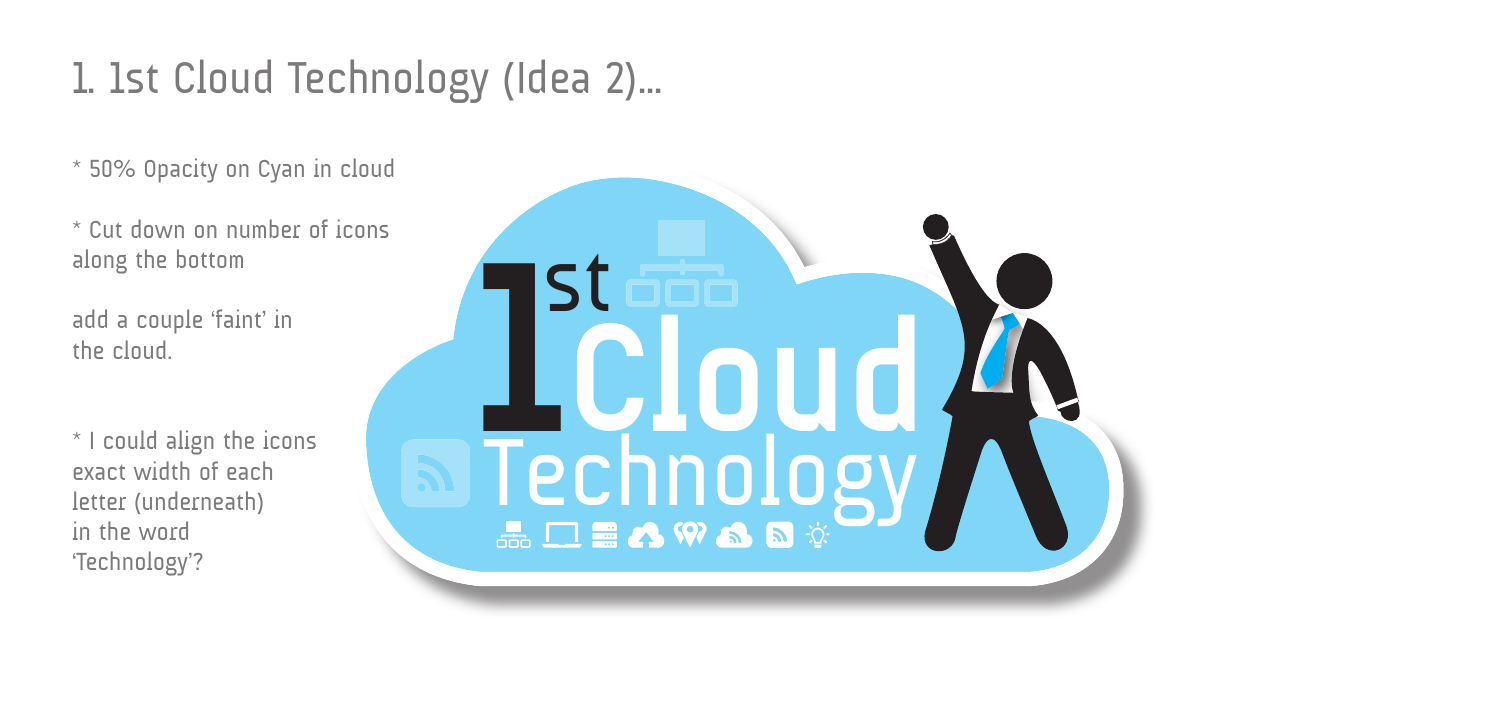### 1. 1st Cloud Technology (Idea 3)...

\* 50% Opacity on Cyan in cloud

 $*$  Icons in the cloud?

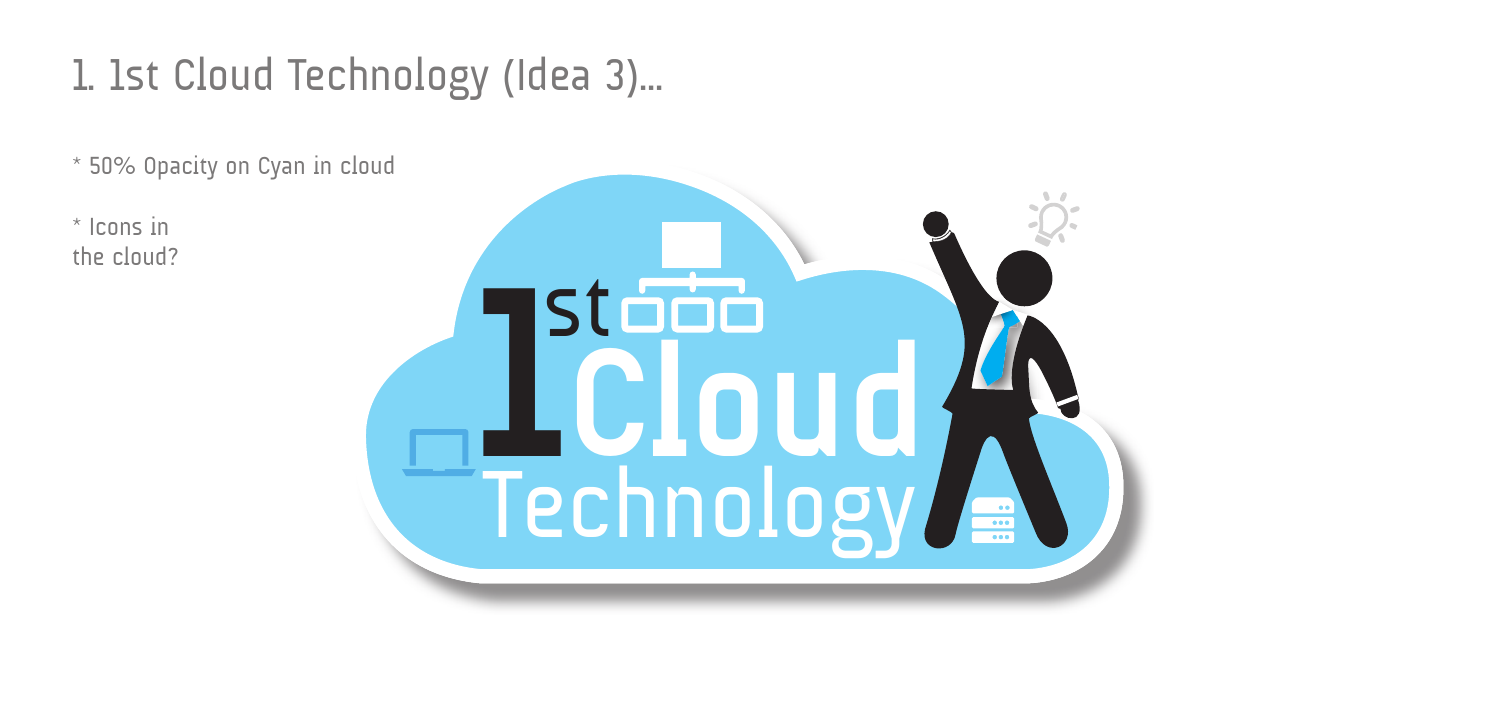# **2 New Logo Ideas**

## 2. 1st Cloud (with money symbols)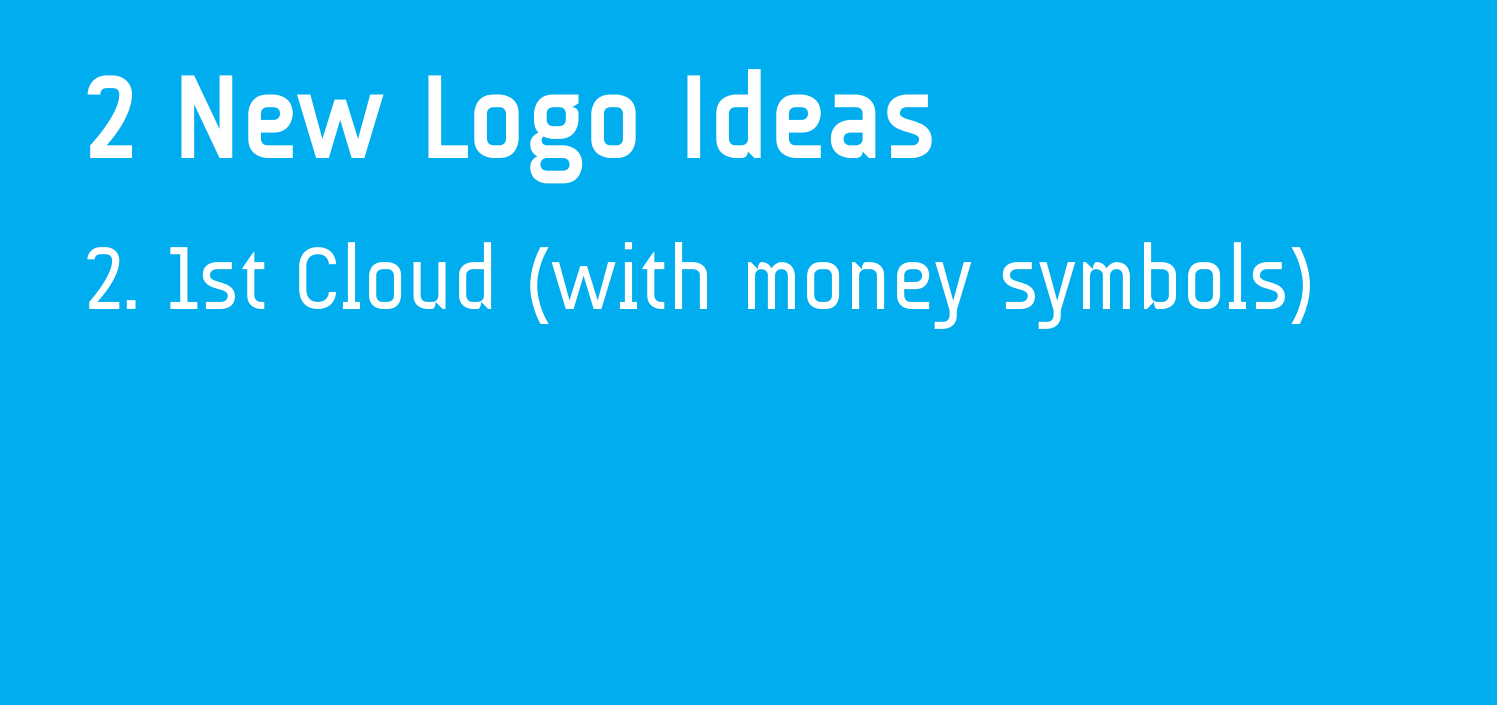### 1. 1st Cloud Accountants (Idea 1)...

\* 50% Opacity on Cyan in cloud

\* I have just made a row of icons I think you might like along the hottom



### **@€\$ggull**£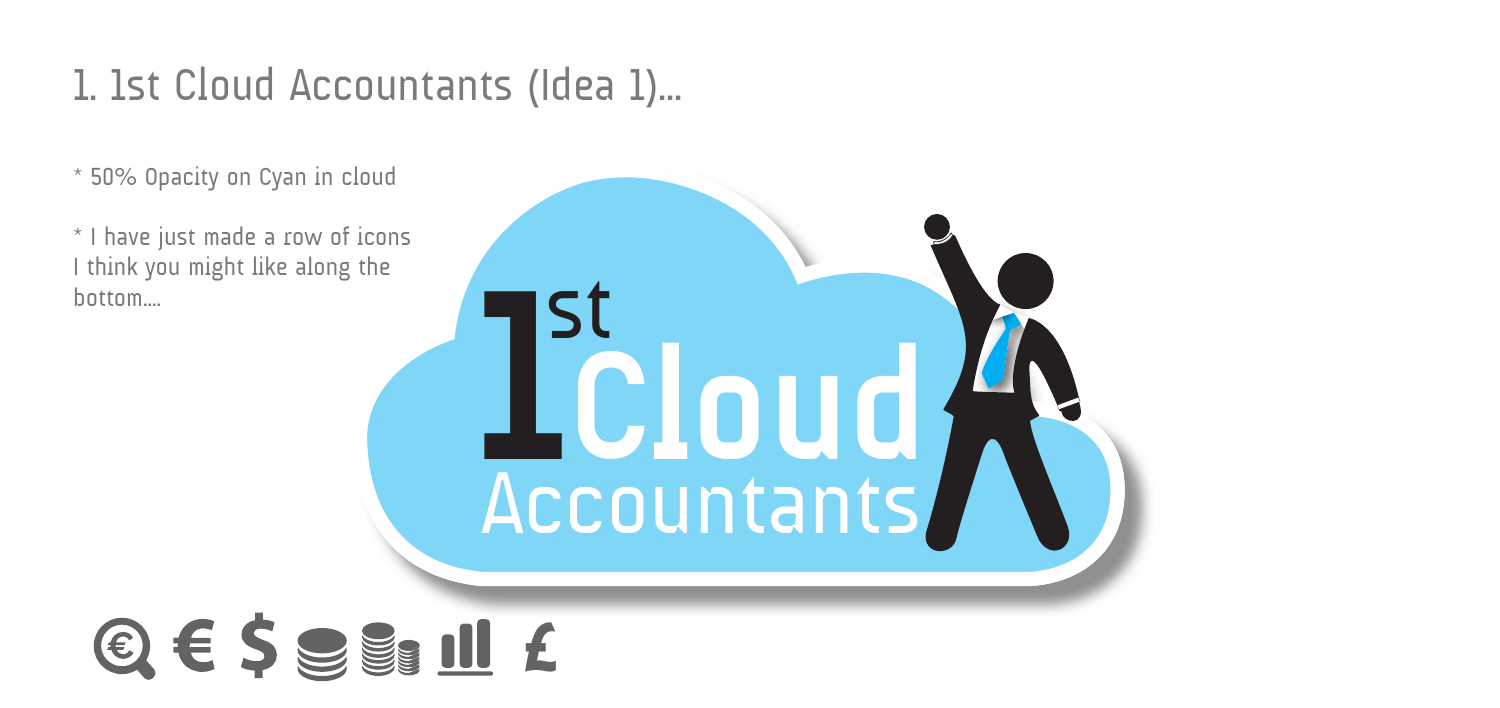### 1. 1st Cloud Accountants (Idea 2)...

\* 50% Opacity on Cyan in cloud

\* Added some of the icons into the cloud....

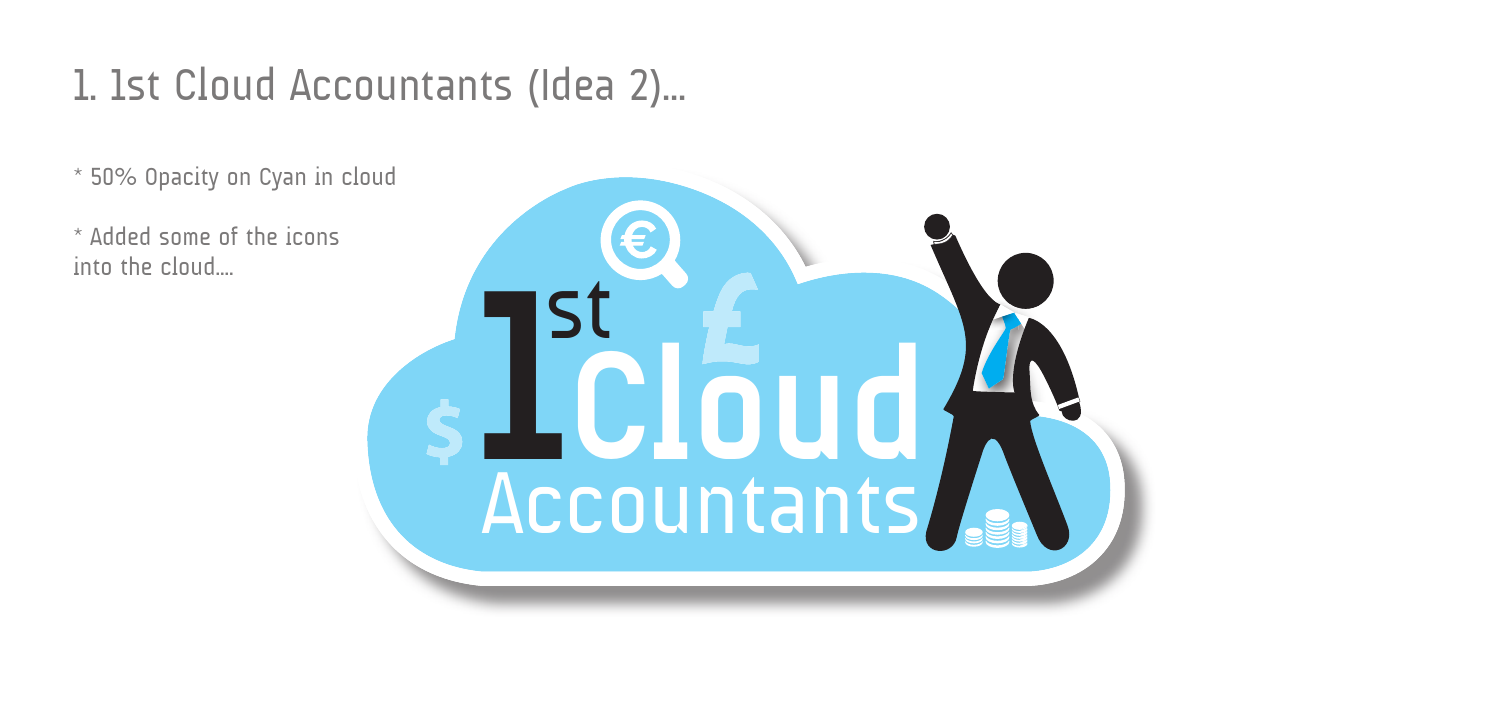### 1. 1st Cloud Accountants (Idea 3)...

\* 50% Opacity on Cyan in cloud

\* Same idea... different arrangement...